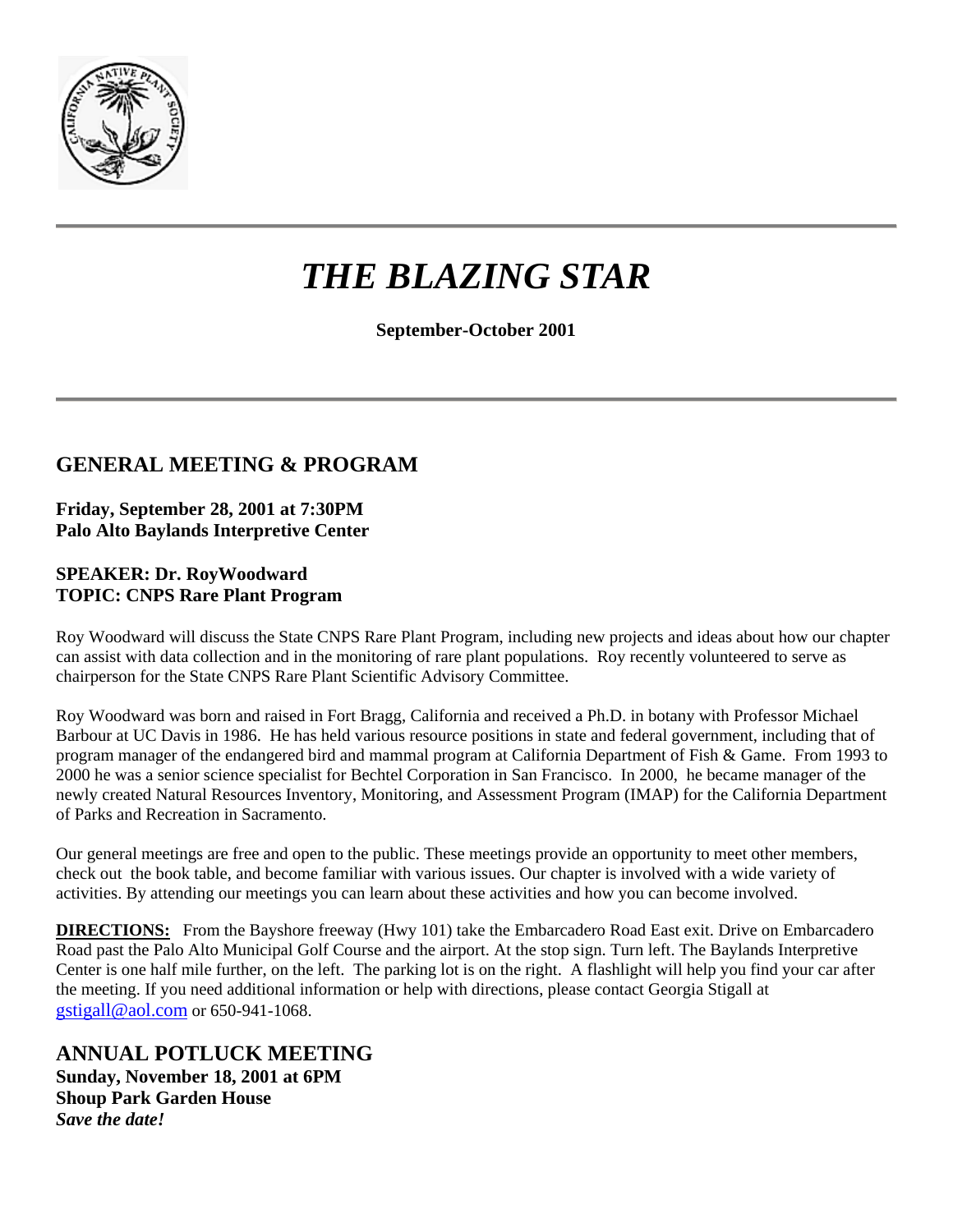#### **PRESIDENT'S MESSAGE**

*by Mary Simpson*

Our September State CNPS Board meeting will be held at Stanford on September 8-9. This is the annual meeting where State CNPS focuses attention on conservation issues. If you are interested in listening or contributing to this meeting, you are encouraged to attend. If you want more information, call or email. If you are interested in learning about what your state organization does, this will be an enlightening experience.

In connection with this meeting, my special thanks go to Sara Timby, who has taken the lead in assisting with arrangements at Stanford, to Don Mayall, who is assisting with the logistics, and to Melanie Cross, who has agreed to match our out-of-town guests with members who can host them overnight.

The speakers at the September 8 dinner will be Dr. Alan Launer and Dr. Sean Anderson, both with Stanford's Center for Conservation Biology, and Craig Breon, Executive Director of the Santa Clara Valley Audubon Society. The Saturday night dinner and talk is a good opportunity to hear from three of the leading conservationists in our area. The entire event is a good opportunity to meet with other CNPS members throughout the state. Dinner will be at Shoup House in Los Altos. The cost for the dinner is \$19 per person and includes a choice of entrée: rotisserie chicken, beef tri tip, or ravioli stuffed with butternut squash. The buffet dinner will include assorted appetizers, salads, and desserts. There will be interesting people, good food and a great program. Advance reservations are required for the dinner. If you plan to attend the dinner, I must have your money in hand no later than September 3.

That said, I am making a final call for more volunteers to help out with this meeting and the Saturday night dinner. I have had very few responses from members, and I still need volunteers to help with the meeting. I also need more members who can put up one or two people at their house or apartment. Those needing a place to stay include CNPS State Board Members and Presidents from other CNPS chapters. Please call me at 408-370-2177 or email me at [marysimpson@earthlink.net](file://Sul-kiwi/backups/SSRC/SSRC/rawlings/My%20Documents/marysimpson@earthlink.net) or if you can help. If you have a place for an out of town guest on Friday or Saturday night, please contact Melanie Cross at 650-947-1325 or email her at [melaniejc@aol.com](file://Sul-kiwi/backups/SSRC/SSRC/rawlings/My%20Documents/melaniejc@aol.com)

#### *In Memoriam: Kay Walker*

Chapter member Kathryn (Kay) Walker passed away June 6, 2001 at the age of 91. Kay had been active in the local chapter for many years. She was perhaps best known for the spectacular desserts she made every year for members' night. Each year she collected plants for the wildflower show, sharing her collecting responsibilities with Jean Sorenson and later Stella Yang, travelling the back roads of Loma Prieta and out to Corralitos in search of plants that seemed to grow only in those locations.

Less well known was Kay's role as a founding member of the Wild Women's Hiking and Flower Society, additional evidence of her intense love of the out-of-doors.

Her family has requested that memorial gifts be sent to Peninsula Open Space Trust, 3000 Sand Hill Road 4-135, Menlo Park, CA 94025; Covenant Orthodox Presbyterian Church, 2350 Leigh Avenue, San Jose, CA 95124-1033; or the Barnes County Historical Society, P. O. Box 661, Valley City, ND 58072 for the T.J. Walker Historical District.

## **Harry Sanders Honored**

Harry Sanders, volunteer manager of the Native Plant Nursery at the Don Edwards San Francisco Bay National Wildlife Refuge in Fremont, has been named **National Volunteer of the Year,** the highest honor for a wildlife refuge volunteer. Harry has been a participant in the Santa Clara Valley Chapter's Gardening With Natives Group and has provided plants for a number of our Native Plant Sales. Congratulations, Harry!

## **CHAPTER ACTIVITIES**

#### **Photography Group**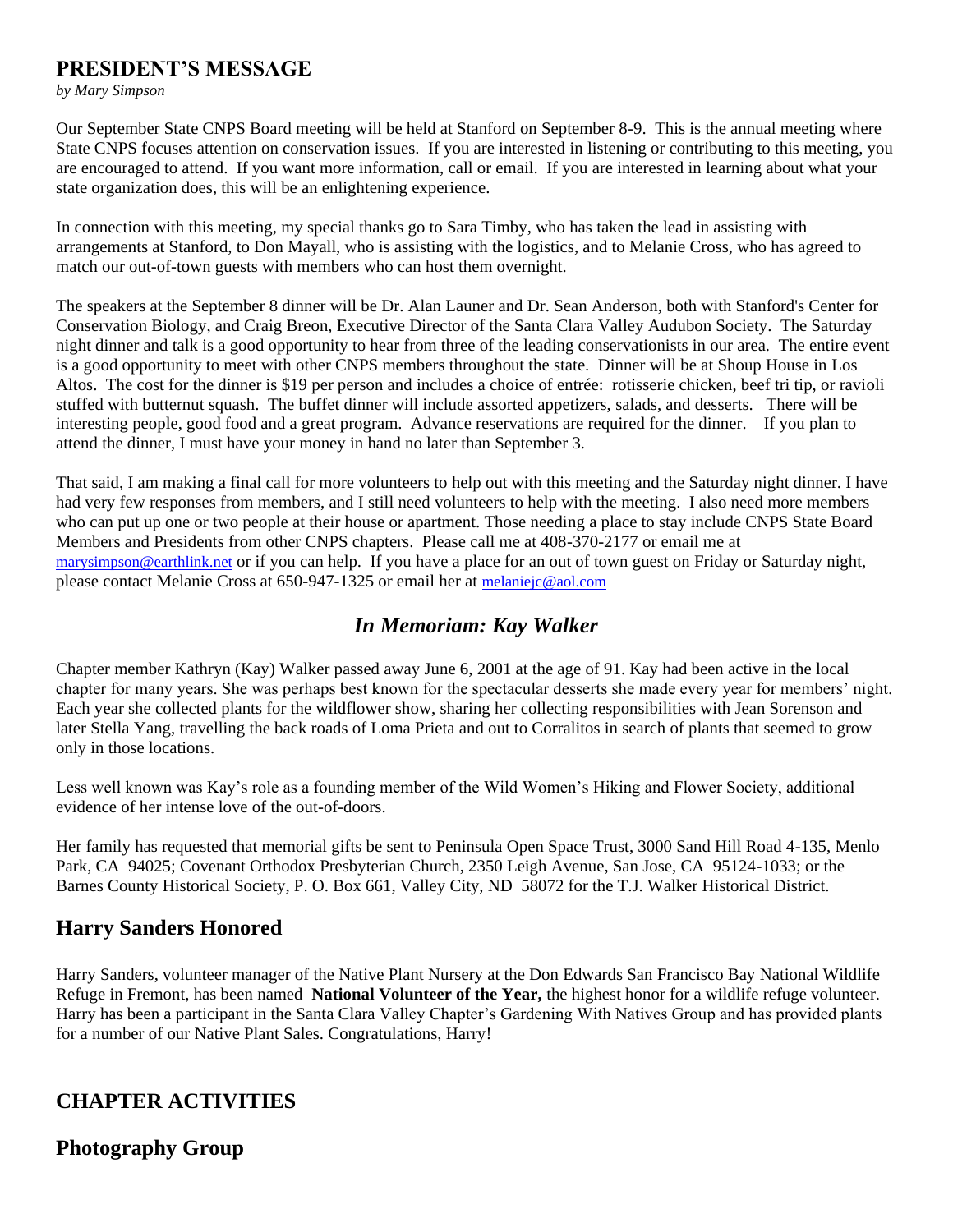The chapter photo group will begin its fall program with a meeting at the Peninsula Conservation Center building, 3921 E. Bayshore, Palo Alto, on Monday October 1, at 7:30. The November meeting will be on Monday, November 5<sup>th</sup>. For info call Sonja Wilcomer 650-494-0104.

## **Gardening With Natives (GWN)**

Our monthly meetings are open to all who are interested! We have expanded our annual seed/cutting/plant exchange into two meetings this year. So, please bring any items you wish to exchange with the group to the September and October meetings. Also, it's a good idea to bring plastic bags (for plants and cuttings) as well as any seed envelopes you may have. We're also continuing the potlucks, so enjoy!

**September 6:** Our September meeting will be held at Debra Welch's house on Thursday, September 6, starting at 6PM. We will have a tour of the yard and appetizers, followed by a potluck dinner at 7:00 and then our plant material exchange. This will allow for an earlier evening than normal to take advantage of the daylight hours. There will probably be some traffic on the way up Highway 17, so if possible, carpool for conversation while driving!

Directions: Take highway 17 South from Highway  $85 \sim 7$  miles. Exit right at Redwood Estates. If you get to Summit Rd or the Summit you've gone too far. Turn right, up the hill (This is Madrone Rd., but there is no sign at this point that tells you that.) Stay on Madrone, the main road for about half a mile. You'll pass the fire station and the community center. Just before you get to the Redwood Estates store on your left and Nonno's pizza and Italian restaurant, veer right onto a poorly paved road that looks sort of like a pull out until you're on it. This is Madrone Road. The main road going up the hill changes name at this point. Follow Madrone to the end. Turn left on Lee Drive. Pass Rose Court on your right. Ours is the dark green house past Rose Court on the right. Park in the single space at the top of the driveway or past our driveway on the right side of the road. Parking is difficult here, but everybody's in the same boat and understands. We can fit up to six cars in the driveway, but only attempt this with my guidance. (We have a black hole.) We are in a beautiful spot in a mixed evergreen/deciduous forest. September is a beautiful time of year. Hope you can make it. It's worth the drive!

**October 6:** Our October meeting will be held Saturday, October 6 at Andy Butcher's property in Sunnyvale. The meeting will start at 1PM, followed by a potluck dinner. We will start with a tour of the property. After the tour, we will have our seed/plant material exchange. This exchange is for all members of the group. (In addition, if you would like to bring a cutting or some seeds for Andy's future garden he would be interested in any native plants that are from the Santa Clara Valley/Santa Cruz Mountain habitats.)

During the afternoon, we will have a creative design session. We will use the plans we created as a group earlier this spring to stake possible plant locations, looking at the future garden design in further detail. It will be a great way to bounce ideas off each other and learn more about the planning of a native habitat. No heavy labor will be involved, just fun planning! It's also a great opportunity to get rid of a few of your old pots to plant the cuttings in as well. Andy will have soil available for those who would like to plant cuttings.

At approximately 5PM, we will have a potluck dinner. Bring a dish to share, as well as your own plate, cup, silverware, etc. if possible. If you wish to barbecue, contact Andy and he will arrange to have a grill available, phone 408-245-1991 and email: lightart@telis.org. Hope to see you there!

Directions from Highway 280: take the Wolfe Road Exit north toward Sunnyvale. Go past Homestead, then take a left onto Fremont. Go past the medical center, then take a right when you see a pepper tree and a gravel driveway. There are orchards on either side of the driveway. Drive back on the gravel road to the garage. One request: PLEASE STAY ON THE GRAVEL DRIVEWAY, as there are sensitive oak roots outside this area.

Directions from Highway 85: exit on Fremont and travel east about 3-1/2 miles toward Sunnyvale. When you see the 7/11, dog leg left at the center divider. This should take you into the gravel driveway at the pepper tree. As mentioned above, stay on the gravel driveway and park back toward the garage.

Directions from Highway 101: exit Fair Oaks. Veer left onto Wolfe. After El Camino, turn right on Fremont. At the pepper tree, turn right into the gravel driveway and follow the above directions.

Contact Stephanie Morris at StephLMorris@hotmail.com or 408-629-8004 to be added to the GWN newsletter mailing list, provide input, or receive more information. New members are always welcome!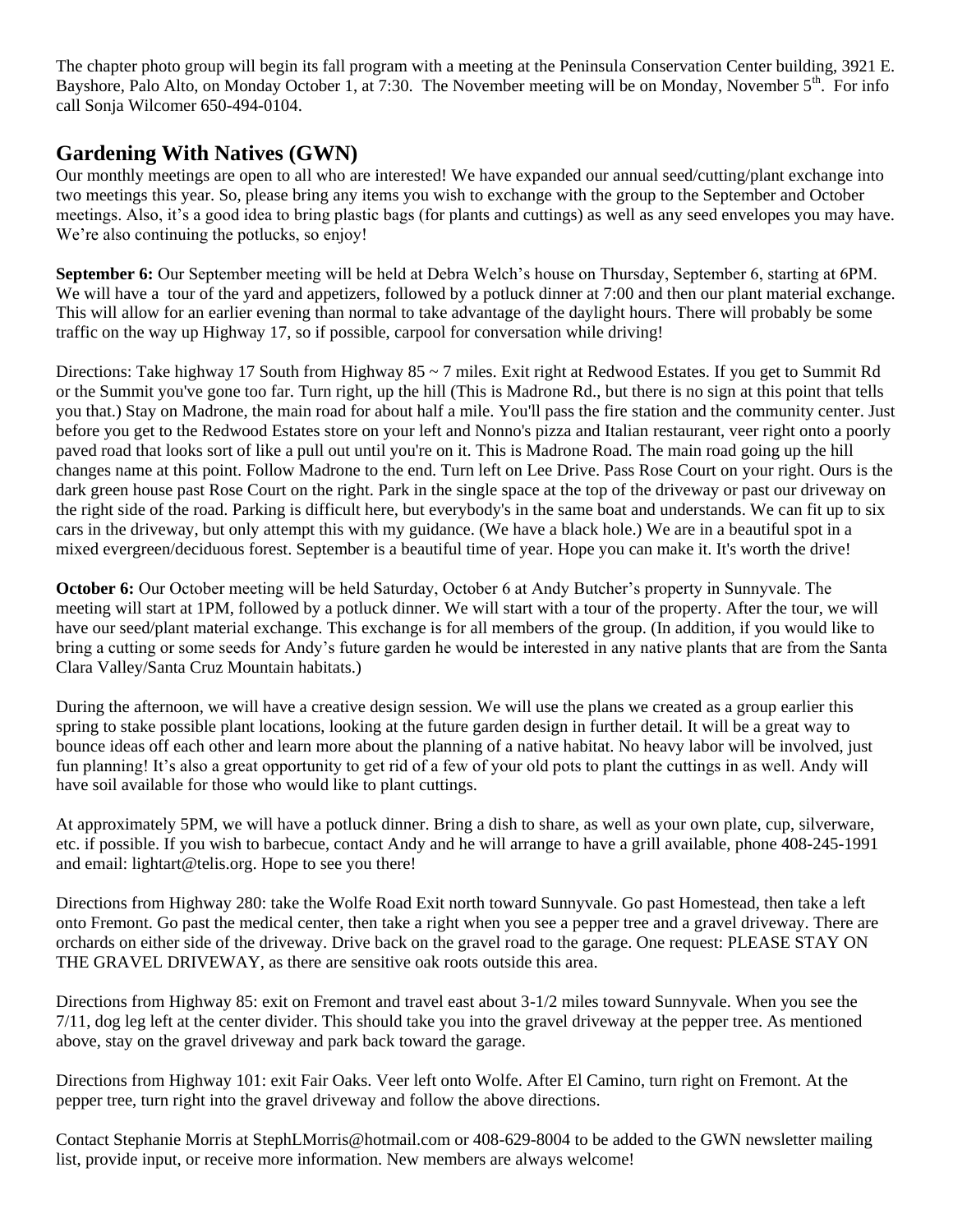[Editor's Note: Stephanie Morris is the former Miss Stephanie Mangels. Congratulations, Steph.]

## **Fall Plant Sale: Hidden Villa Ranch**

#### **Saturday, October 20, 9AM-3PM**

#### **(note changed hours)**

This year's sale is on Saturday, October 20 but it will start an hour earlier than usual. It will be at our nursery at Hidden Villa Ranch on Moody Road, 2 miles west of Foothill College in Los Altos Hills. Hidden Villa holds a Halloween party for little people at 5:00 and needs us to be out of there before they have to set up. So, we will start the sale at 9AM and end at 3PM.

**Volunteers:** sales people who know a bit about growing natives, those who can take money and make change, or people who will bring lunch things for the other workers are needed. Paul and Tom may need help selling books and Sally will need a helper with her bulbs. So, lets make it a project for the whole chapter and volunteer to help. You will meet new people and help earn the money to run the chapter for the rest of the year. Phone Jean Struthers at 650-941-2586 or Ray Deutsch at 650-365-6136 and we'll sign you up.

#### **Sunday, September 23, is a nursery work day.**

The last few weeks before the sale Jean, Ray, and Jackie need extra help: weed pulling, label making, pricing, and general tidying up of the whole place to get ready for the throngs of buyers. Come around 10AM and bring lunch, hat gloves, and sunscreen. We will have lemonade for you. This way you can preview what you might buy at the sale. All you gardeners come, we need you. Phone Jean Struthers 650-941-2586 or e-mail jeanstruthers@aol.com or just come.

#### **Non Native Plant Removal: Edgewood Park**

Friday mornings all year, 8:30AM. Contact Ken Himes at 650-591-8560 or John Allen at jcakwa@aol.com for meeting place.

Wednesday evenings through  $10/24/01$ , 5:30 PM - call Ken or see www.friendsofedgewood.org for meeting place. Bring sturdy gloves, water, snacks, sun protection and layers.

#### **Cape Ivy Removal: Roberts Rd. Los Gatos**

We are continuing to work on the second patch of Cape Ivy along Los Gatos Creek, just upstream from Vasona Park. We are trying to reduce the biomass first, so lots of help is necessary. As always, bring gloves, a long-sleeved shirt (there is some poison oak), and water. The site is shaded but will probably still be warm.

Directions to the new site: From State Highway 17, take the Highway 9 exit west (towards Monte Sereno and Saratoga). Turn right at the first signal light, University Avenue. Proceed north one half mile to the second stop sign, Roberts Road, and turn right. Drive 0.2 mile east, until the road begins to descend to the creek. Park in the residential district and walk across the bridge. Roberts Road curves to your left; there is a gate to Los Gatos Creek Trail just after the bend. The colony is right at the gate, stretching downstream. There may also be parking across from the gate, along Ohlone Court in a newer housing development.

All sessions are on Saturdays, from 10AM to noon: September 8, September 29, October 13, October 27.

#### **Ulistac Natural Area Restoration**

Work continues at the bird and butterfly habitat garden (.75 acre) and the oak woodlands (5 acres) at the Ulistac Natural Area in Santa Clara. Frequent waterings, mulching, and level correcting, under the expert guidance of Jeff Caldwell, are producing healthy-looking plantings of 15 California native shrub, 4 tree, and 5 oak species. Birds and butterflies are starting to make use of the plants. CNPS members are needed to identify new, unplanned plants and to advise on plant care. Come to the Thursday evening watering sessions (6-8PM), or check the Saturday schedule and map to the site at [www.scu.edu/envs/Ulistac](file://Sul-kiwi/backups/SSRC/SSRC/rawlings/My%20Documents/www.scu.edu/envs/Ulistac), or call Chris and Jeanne Salander at 650-948-8611. The second round of planting will start in October.

#### **Meadow Restoration: Foothills Park**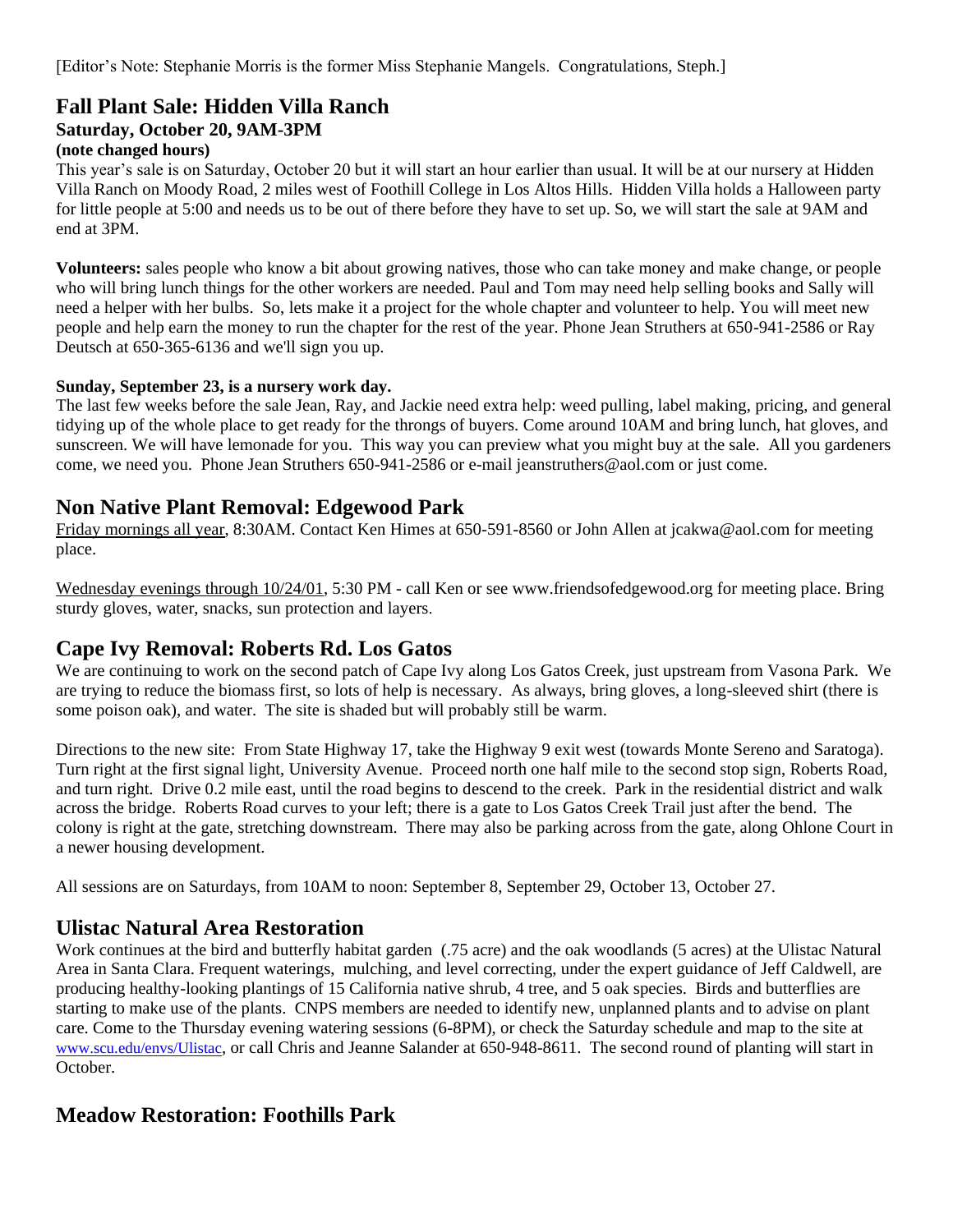Over the summer volunteers from our chapter and others have been removing yellow starthistle from Vista Hill, a wildflower meadow in Foothills Park. This fall we will return to work on control of French broom. To be on the email list send a message to  $\frac{i}{w_0}$  svpal.org.

#### **Native Hill Garden: Foothill College**

For information on fall activities, contact Ellie Gioumousis at 650-494-6276 or email [ellieg@ispchannel.com](file://Sul-kiwi/backups/SSRC/SSRC/rawlings/My%20Documents/ellieg@ispchannel.com)

## **COMMITTEE NEWS & REPORTS**

**Field Trip Planning** Ten chapter members met in July at PCC and produced an outstanding list of trips for the coming season, some of which are listed below. Another meeting is planned for October 5<sup>th</sup>, 7:15PM at PCC. For info call Stella Yang, 408-255-6233 or email [yscottie@pacbell.net](file://Sul-kiwi/backups/SSRC/SSRC/rawlings/My%20Documents/yscottie@pacbell.net).

**Vegetation Surveys** Training in Relevé and Rapid Assessment methods of vegetation surveying were conducted in July and August by State Vegetation Ecologist Julie Evens and survey work has begun on Coyote Ridge. We plan to conduct surveys at least twice a month in the fall and spring. We could use additional help. If interested please contact Don Mayall, 650-856-7579 or [seleve@ix.netcom.com](file://Sul-kiwi/backups/SSRC/SSRC/rawlings/My%20Documents/seleve@ix.netcom.com)

## **CHAPTER FIELD TRIPS**

#### **September 29, 12Noon, Hidden Villa**

Fall scenery and early plant uses. Riparian, chaparral, and mixed woodland communities. Approx. 4 miles, 600ft. elev. gain, moderate pace. Directions: Hidden Villa is 2 miles west of hwy. 280 on Moody rd., Los Altos Hills. Parking is \$5. Meet in the visitors center parking lot. Tom Cochrane 650-969-3181 [trailtraveller@webtv.net](file://Sul-kiwi/backups/SSRC/SSRC/rawlings/My%20Documents/trailtraveller@webtv.net)

#### **October 13, 10AM, Fall Colors on the Guadalupe**

Joe Cernac will lead us to see members of the sunflower family and other sources of yellow such the turning leaves of walnuts and cottonwoods along the Guadalupe River as it passes through San Jose. Walk starts at 10AM, is about four miles long and ends by 2PM. Meet in the parking lot at the southeast corner of Guadalupe River and Montague Expressway near the levee. If you are not sure, consult a city map or call Joe at 408-252-5465.

#### **October 28, 9:30AM, Stanford University Plants**

#### **(note: we are back on Standard Time on the 28th)**

This six mile tour of the Stanford University grounds will begin at the recently restored, Arizona Cactus Garden. We will be given a brief introduction to this "new" garden by its curator, Christy Smith. The many native plants used on the Stanford campus will be the focus of our tour. However, we will see many other Mediteranean plants used horticulturally on this whirlwind tour which will include an ascent of the "Dish" overlooking the Campus. Bring sturdy walking shoes or well-fitting running shoes. For advance information, you will enjoy visiting the web site at: [www.stanford.edu](http://www.stanford.edu/) Search: Cactus Garden also visit and explore: grounds also visit the searchable map by searching: campus map

Directions: General Location: Quarry Road @ Welch Road Parking lot is east of the Lucile Packard Children's Hospital at Stanford Arizona Cactus Garden is South of the Mausoleum. From Palm Drive go west to next major intersection which is Quarry Road. Turn right, drive to Welch Road (stop light) and turn right into parking lot and Park. OR: From Stanford Shopping Center, drive South on Quarry Road to Welch Road, and Turn left into parking lot. From the parking lot find the paved road into the Arboretum and walk to the Arizona Cactus Garden a hundred yards into the Arboretum, south of the Mausoleum. Parking is free on weekends. Tour starts promptly at 9:30, but arrive early to look around, and to allow for finding your way. Because of the many points to stop along the way, and the length of the tour, we will keep up a brisk pace, and not wait for people to catch up. leader: Andy Butcher, Horticulture Technician, Stanford University, e-mail: [lightart@telis.org](mailto:lightart@telis.org) or call: (408) 245-1991

**November 10, Castle Rock State Park** Another chance to see fall colors on black oaks and big leaf maples along with wonderful views of the Santa Cruz mountains. Meet Ken Himes at 10am in the main parking lot off Skyline Blvd, (Hwy 9).

**November 17, Shoreline Walk with Jean Struthers**

Details to be announced.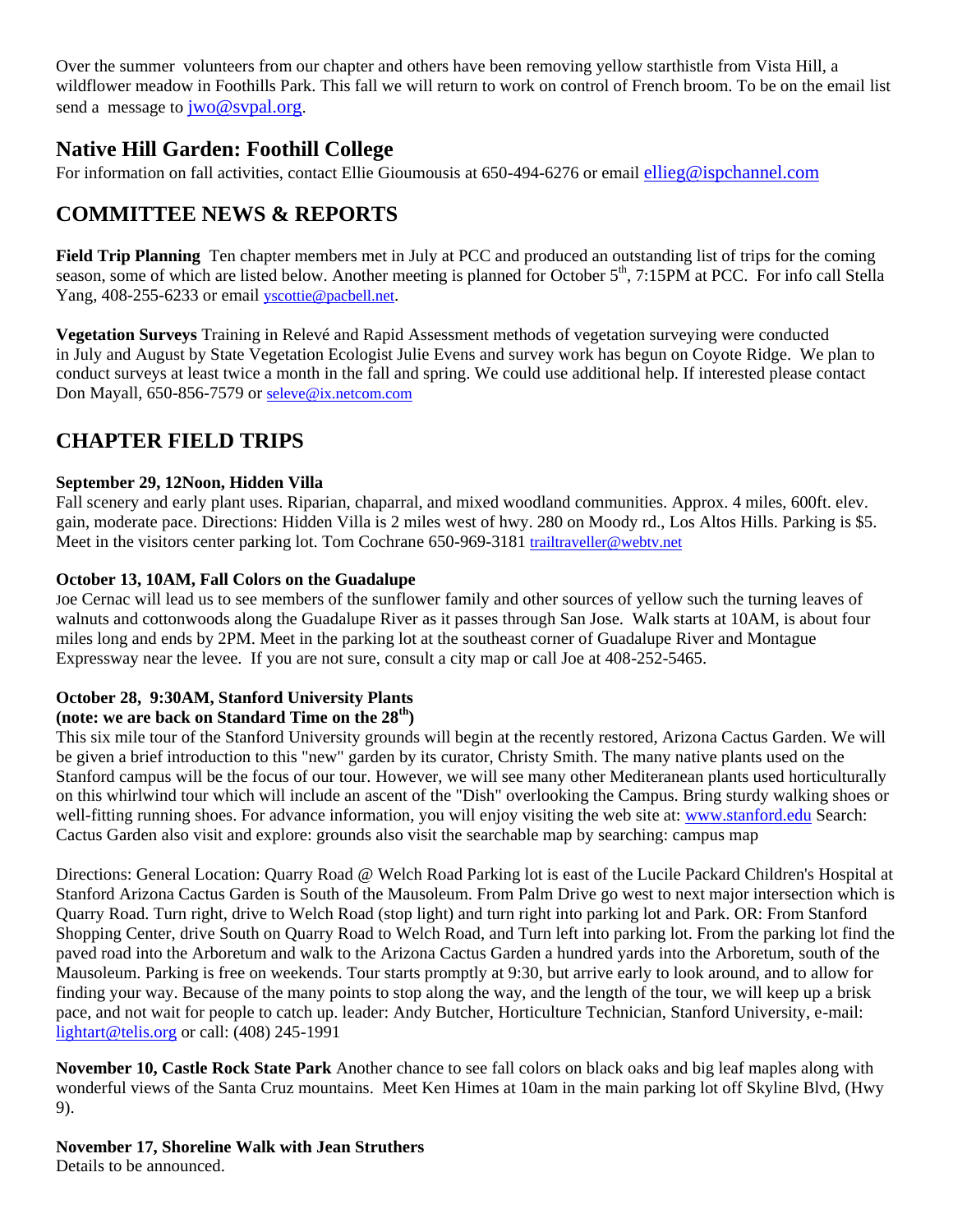#### **December 1, Weed Ecology & Biology, Edgewood Park**

With Ken Himes and Paul Heiple. Details to be announced.

## **ANNOUNCEMENTS**

#### **Exhibition of Jean Struthers Paintings**

Jean's wonderful California landscape paintings will be on display at the Los Altos Hills Town Hall, 26379 Fremont Road, Sept. 9-Oct 26. Don't miss it!

#### **Friends of Edgewood Docent Training Class**

The Docent Training Program for Edgewood County Park and Natural Preserve, started by the Santa Clara Valley Chapter of the California Native Plant Society, will be starting up again this October. If you are interested in joining, please call or e-mail Dianne Hunt, Docent Coordinator, at (650) 261-1935 or [Dianne.Hunt@mvla.net](mailto:Dianne.Hunt@mvla.net).

**Bat House Workshop Sep 23, Redwood City**. For a small fee (for supplies), build your own bat house at the workshop. For info, email (preferred) or call : Vicki Pelton, [vpelton@vertical-edge.com](file://Sul-kiwi/backups/SSRC/SSRC/rawlings/My%20Documents/vpelton@vertical-edge.com) or 650-368-2510.

#### **California Lichen Society Fall Programs**

The California Lichen Society (CALS) will host two workshops and a lecture this fall at locations accessible to members of the Santa Clara Valley Chapter. CALS Fall Workshops will run from 10AM to 4PM on two fall Saturdays. Prior registration is not needed. Bring a lunch. Coffee, tea and snacks will be provided.

**September 22: 'Hands On' Lichen Basics** San Jose State University, Duncan Hall, 10AM to 4PM. CALS Founding member Barbara Lachelt will present this Saturday workshop, 'Hands-On' Lichen Basics. Barbara has developed a 'teaching set' of lichens she uses to illustrate lichen morphology. We will spend the morning inspecting these samples to become more familiar with the unique morphology of lichens. In the afternoon, we will use keys to identify unknown specimens. Help to identify your own lichen specimens will be available by CALS mentors during this time. Duncan Hall is on San Salvador Street at South 5<sup>th</sup> Street. It is easily reached by taking the 7th street freeway exit from Hwy 280. See the campus map at [www.sjsu.edu/campusmap/map.html](file://Sul-kiwi/backups/SSRC/SSRC/rawlings/My%20Documents/www.sjsu.edu/campusmap/map.html). Contact Judy Robertson at [jksrr@aol.com](file://Sul-kiwi/backups/SSRC/SSRC/rawlings/My%20Documents/jksrr@aol.com) or 707-584-8099 for info.

**October 20: Introduction to Lichens** UC Berkeley, University Herbarium Conference Room, 1001 Valley Life Sciences Bldg., 10AM to 4PM. Janet Doell, co-author of the *CALS Mini guide to Common California Lichens*, CALS founding member and first President will guide us through an Introduction to lichens. Learn lichen groups, common lichen genera, and basic morphological features. We will also talk about lichen collection techniques, preservation, and preparation for herbarium quality specimens. Please contact Janet at [doell4@home.com](file://Sul-kiwi/backups/SSRC/SSRC/rawlings/My%20Documents/doell4@home.com) or 510-236-0489 if you have questions.

## **CalEPPC Symposium October 5, 6, & 7 Handlery Hotel, San Diego**

**Achievements & Challenges in Wildland Weed Management** Early registration \$80, \$95 after September 15. For info contact Mike Kelly 858-566-6489 or email [mkellysd@aol.com](mailto:mkellysd@aol.com). For hotel reservations call the Handlery Hotel at 800-676-6567.

#### **Dune Symposium October 20 Cal State Fullerton**

Southern California Botanists Association and CNPS Present: **SHIFTING SANDS – Conservation and Biology of California's Dune Habitats**

Early registration \$35 due by October 15, \$45 at the door. For info contact Susan Hobbs, 949-597-1581 or email [slhobbs@home.com](file://Sul-kiwi/backups/SSRC/SSRC/rawlings/My%20Documents/slhobbs@home.com)